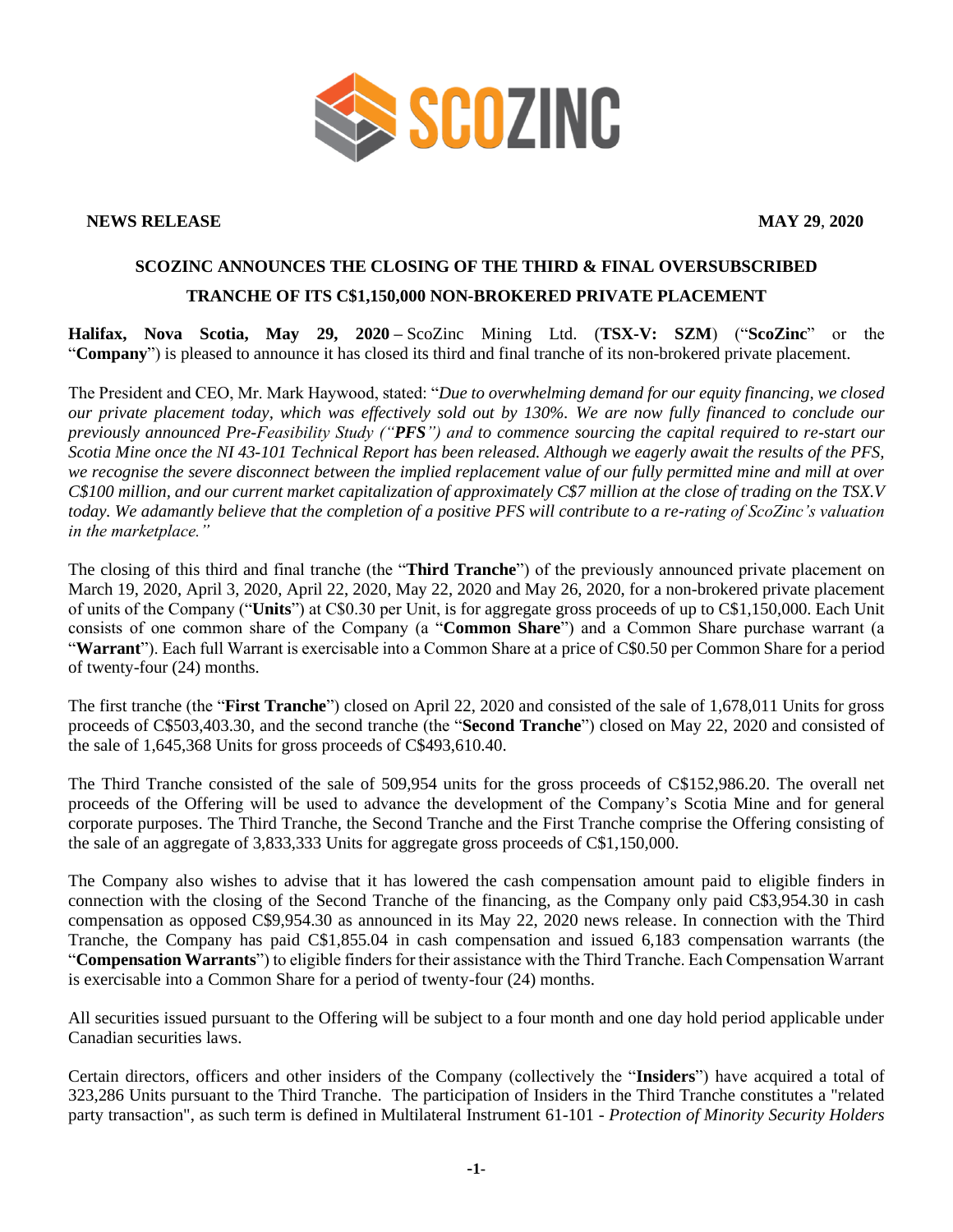*in Special Transactions and Companion* ("**MI 61-101**"). The Company is relying on exemptions from the formal valuation and minority shareholder approval requirements provided under MI 61-101 on the basis that the participation in the Third Tranche by Insiders does not exceed 25% of the fair market value of the Company's market capitalization.

In connection with the Third Tranche, Mr. Ashwath Mehra, a director of the Company, has acquired 273,334 Units. Immediately prior to the closing of the Third Tranche, Mr. Mehra held directly and indirectly 1,265,000 Common Shares, 1,065,000 common share purchase warrants of the Company and 40,000 options to purchase Common Shares, or approximately 16.14% of the then 13,574,840 issued and outstanding Common Shares on the partially diluted basis. Following the closing of the Third Tranche, Mr. Mehra holds 1,538,334 Common Shares, 1,338,334 common purchase warrants of the Company and 40,000 options to purchase Common Shares (a total of 2,916,668 Common Shares) or approximately 18.86% of the total number of issued and outstanding Common Shares on a partially diluted basis. The Units were acquired by Mr. Mehra for investment purposes, and depending on market and other conditions, Mr. Mehra may from time to time in the future increase or decrease his respective ownership, control or direction over securities of the Company, through market transactions, private agreements, or otherwise. For the purposes of this notice, the address of Mr. Mehra is Gubelstrasse 24, 6300 Zug, Switzerland.

In satisfaction of the requirements of the National Instrument 62-104 - Take-Over Bids and Issuer Bids and National Instrument 62-103 - The Early Warning System and Related Take-Over Bid and Insider Reporting Issues, an Early Warning report respecting the acquisition of Units by Mr. Mehra will be filed under the Company's SEDAR Profile at www.sedar.com.

The Offering is subject to final TSX Venture Exchange approval.

## **About ScoZinc Mining Ltd.**

ScoZinc is a Canadian development company that has full ownership of the Scotia Mine (Zn/Pb) and related facilities near Halifax, Nova Scotia. ScoZinc also holds several prospective exploration licenses nearby its Scotia Mine and in surrounding regions of Nova Scotia.

The Company's common shares are traded on the TSX Venture Exchange under the symbol "SZM".

For more information, please contact:

| I of more imormation, prease comact. |                                                                                  |
|--------------------------------------|----------------------------------------------------------------------------------|
| Mark Haywood                         | President & Chief Executive Officer                                              |
| <b>Robert Suttie</b>                 | <b>Chief Financial Officer</b>                                                   |
| Simion Candrea                       | <b>VP</b> Investor Relations                                                     |
| Head Office                          | Purdy's Wharf, 1959 Upper Water Street, Suite 1301, Nova Scotia, B3J 3N2, Canada |
| Telephone                            | $+1$ (902) 482 4481                                                              |
| Facsimile                            | $+1$ (902) 422 2388                                                              |
| Email                                | info@ScoZinc.com                                                                 |
| Web                                  | www.ScoZinc.com                                                                  |
|                                      |                                                                                  |

The Company's corporate filings and technical reports can be viewed on the Company's SEDAR profile at [www.sedar.com.](http://www.sedar.com/) Further information on ScoZinc is also available on Facebook at www.facebook.com/ScoZinc, Twitter at www.twitter.com/ScoZincMining, and LinkedIn at www.linkedin.com/company/scozinc-mining-ltd.

## **CAUTIONARY STATEMENTS**

Neither the TSX Venture Exchange nor its Regulation Services Provider (as that term is defined in the policies of the TSX Venture Exchange) accepts responsibility for the adequacy or accuracy of this newsrelease.

This News Release includes certain forward-looking statements which are not comprised of historical facts. Forwardlooking statements include estimates and statements that describe the Company's future plans, objectives or goals, including words to the effect that the Company or management expects a stated condition or result to occur. Forwardlooking statements may be identified by such terms as "believes", "anticipates", "expects", "estimates", "may", "could",